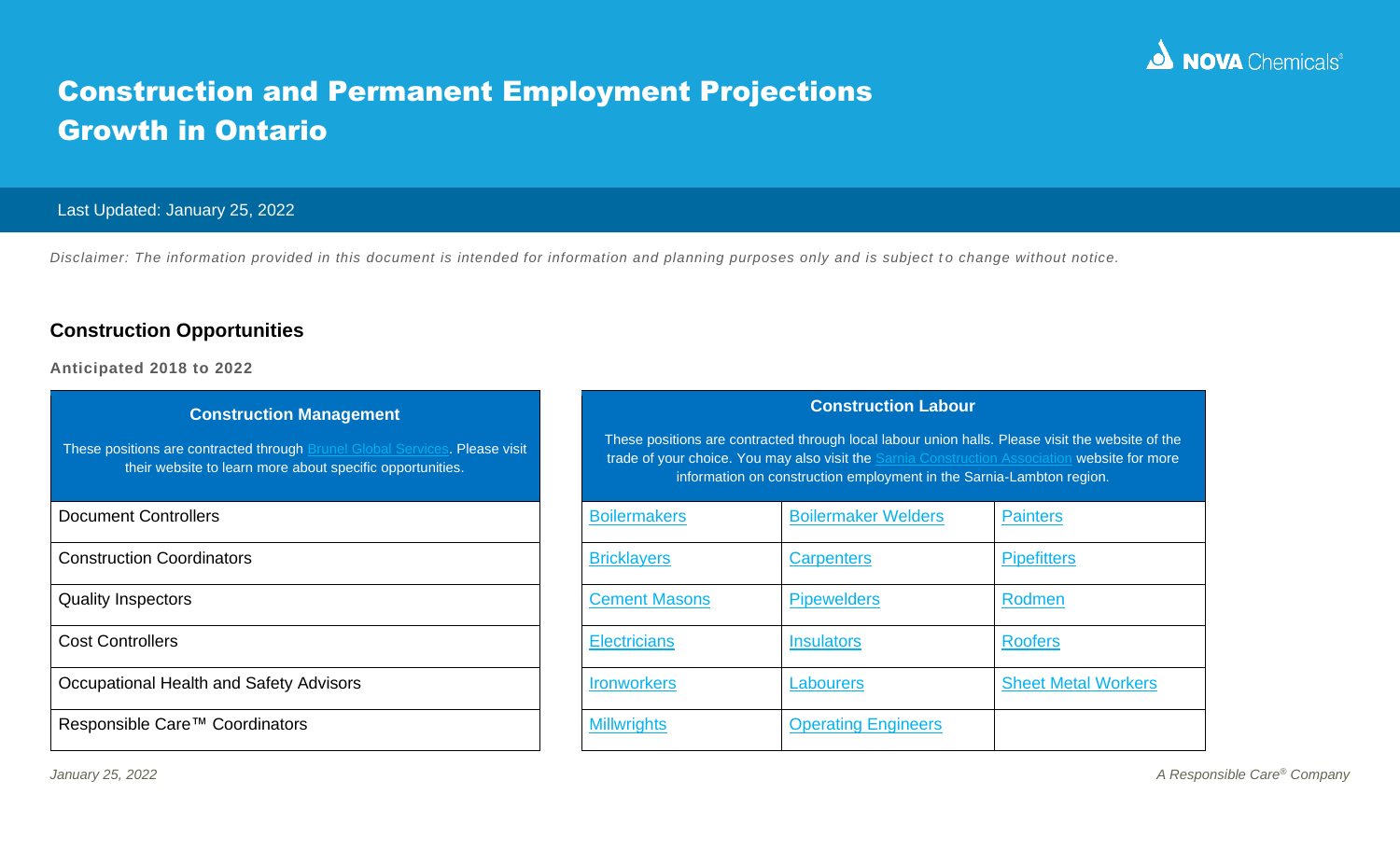# **Permanent Opportunities**

**Anticipated 2022 and beyond**

| <b>Position Title</b>                                      | <b>Minimum Qualifications</b>                                                                                   | <b>Sample of Institutions</b><br>(not an exhaustive list)                              | <b>Education Program Title</b>                                                                                         |
|------------------------------------------------------------|-----------------------------------------------------------------------------------------------------------------|----------------------------------------------------------------------------------------|------------------------------------------------------------------------------------------------------------------------|
| <b>Material Flow Technician</b>                            | $\bullet$ Grade 12<br>4-5 years related experience                                                              | <b>High School</b>                                                                     |                                                                                                                        |
| <b>Warehouse Attendant (Supply</b><br>Cycle Technician)    | $\bullet$ Grade 12<br>4-5 years related experience                                                              | <b>High School</b>                                                                     |                                                                                                                        |
| <b>Administrative Assistant</b>                            | Grade 12<br>$\bullet$<br>4-5 years combination of applicable post-secondary education<br>and related experience | Lambton College                                                                        | <b>Office Administration</b>                                                                                           |
| <b>Document Control</b><br><b>Administrative Assistant</b> | Grade 12<br>$\bullet$<br>4-5 years combination of applicable post-secondary education<br>and related experience | Lambton College                                                                        | <b>Office Administration</b><br>Records Management                                                                     |
| <b>Process Operator</b>                                    | College diploma<br>TSSA ticketed operators Class 4, Class 3 & Class 2                                           | Lambton College                                                                        | <b>Chemical Production Engineering Technology</b><br>(CPET)                                                            |
| <b>Maintenance Technician</b>                              | College diploma<br>$\bullet$                                                                                    | Lambton College                                                                        | Instrumentation & Control Engineering<br>Technologist (ICET)<br>Mechanical Technician Industrial<br>Maintenance (MTIM) |
| <b>Instrument/Mechanical Design</b>                        | College diploma<br>Eligible for C.E.T. (Certified Engineering Technologist)<br>certification from OACETT        | Lambton College<br><b>Mohawk College</b><br>Niagara College<br><b>Sheridan College</b> | Instrument/Electrical Technologist<br><b>Mechanical Technologist</b>                                                   |

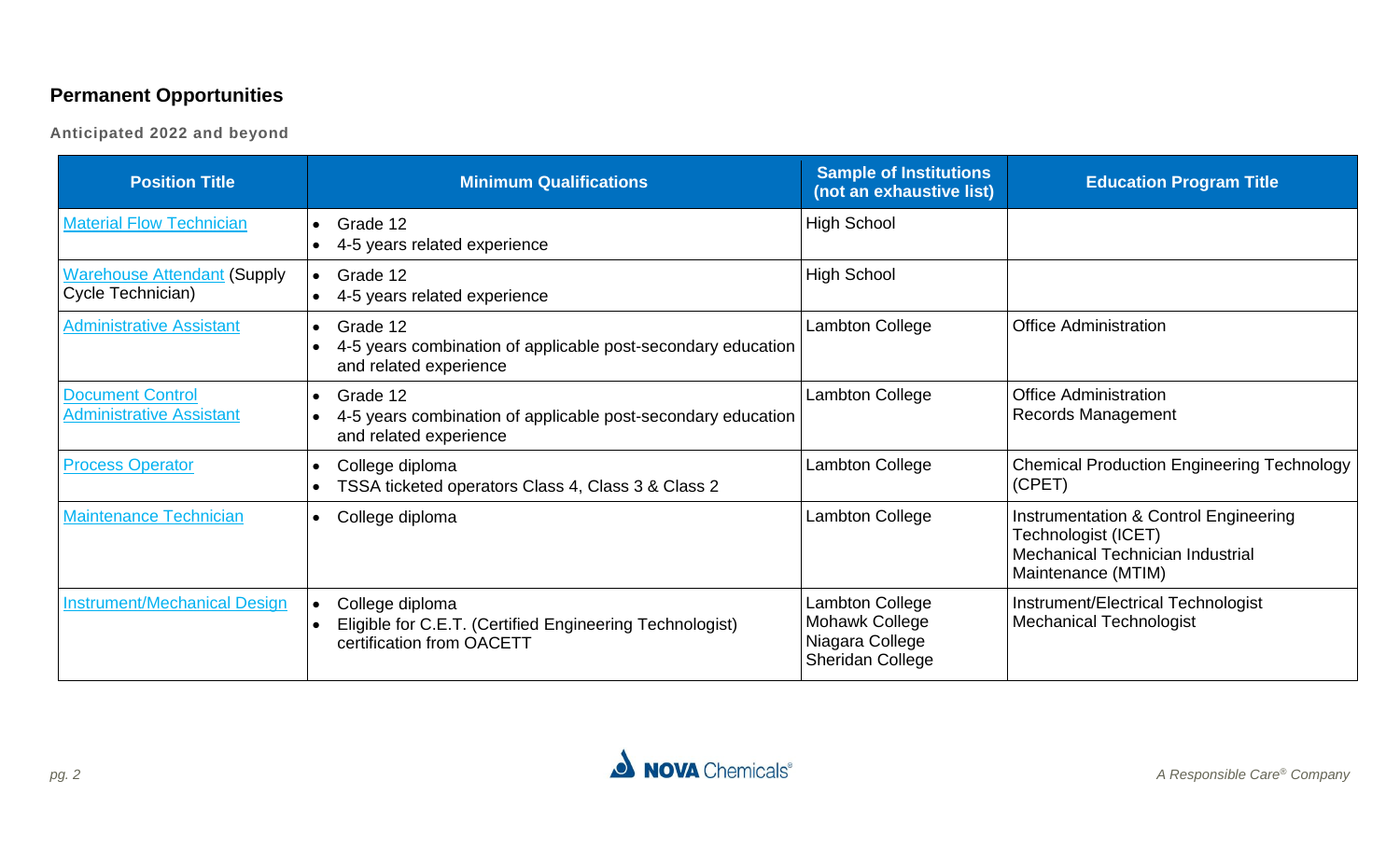| <b>Quality Control Technician</b><br>(Laboratory Technician) | College diploma                                                                                                                                                                                                              | Lambton College<br><b>Fanshawe College</b><br>Mohawk College<br>Seneca College                                                        | <b>Chemical Technologist</b><br><b>Chemical Laboratory Technology</b><br><b>Environmental Technology</b>                                                          |
|--------------------------------------------------------------|------------------------------------------------------------------------------------------------------------------------------------------------------------------------------------------------------------------------------|---------------------------------------------------------------------------------------------------------------------------------------|-------------------------------------------------------------------------------------------------------------------------------------------------------------------|
| <b>Emergency Response &amp; Safety</b>                       | College diploma<br>Certified Protection Professional (CPP)<br>Certified Registered Safety Professional (CRSP)                                                                                                                | Lambton College                                                                                                                       | <b>Health and Safety</b><br><b>Fire Science Technology</b>                                                                                                        |
| Inspection                                                   | College diploma<br>Certification in API 510, 570 & 653                                                                                                                                                                       | Mohawk College<br>Niagara College<br><b>Sheridan College</b>                                                                          | <b>Mechanical Engineering Technology</b>                                                                                                                          |
| <b>Supply Chain Logistics</b>                                | University degree or college diploma<br>Industry designation (CITT, CSCP, CLTD, CPIM, CCLP)                                                                                                                                  | <b>Western University</b><br>University of Windsor<br><b>Wilfred Laurier University</b><br>Lambton College<br><b>Fanshawe College</b> | <b>Business Administration</b><br>Logistics and Supply Chain Management<br><b>Supply Chain Management</b>                                                         |
| <b>Responsible Care Specialist</b>                           | University degree or college diploma<br>Certification in Occupational Health and Safety (i.e. Canadian<br>Registered Safety Professional - CRSP) or equivalent                                                               | <b>Western University</b><br><b>Lambton College</b>                                                                                   | Bachelor's Degree in Natural or Applied<br>Science<br>Technical diploma in a related field                                                                        |
| <b>Reliability Specialist</b>                                | University degree or college diploma<br>Eligible for PEng (Professional Engineer) certification from<br>PEO or C.E.T. (Certified Engineering Technologist)<br>certification from OACETT                                      | <b>Western University</b><br>University of Waterloo<br>Lambton College<br><b>Mohawk College</b>                                       | Bachelors of Engineering - Mechanical or<br>Electrical<br><b>Mechanical Technologist</b><br><b>Electrical Technologist</b><br><b>Instrumentation Technologist</b> |
| <b>Project Manager</b>                                       | University degree or college diploma<br>Eligible for PEng (Professional Engineer) certification from<br>PEO or C.E.T. (Certified Engineering Technologist)<br>certification from OACETT<br>PMP designation would be an asset | <b>Western University</b><br>University of Waterloo<br>Lambton College<br>Mohawk College                                              | <b>Bachelors of Engineering</b><br><b>Mechanical Technologist</b><br><b>Electrical Technologist</b>                                                               |

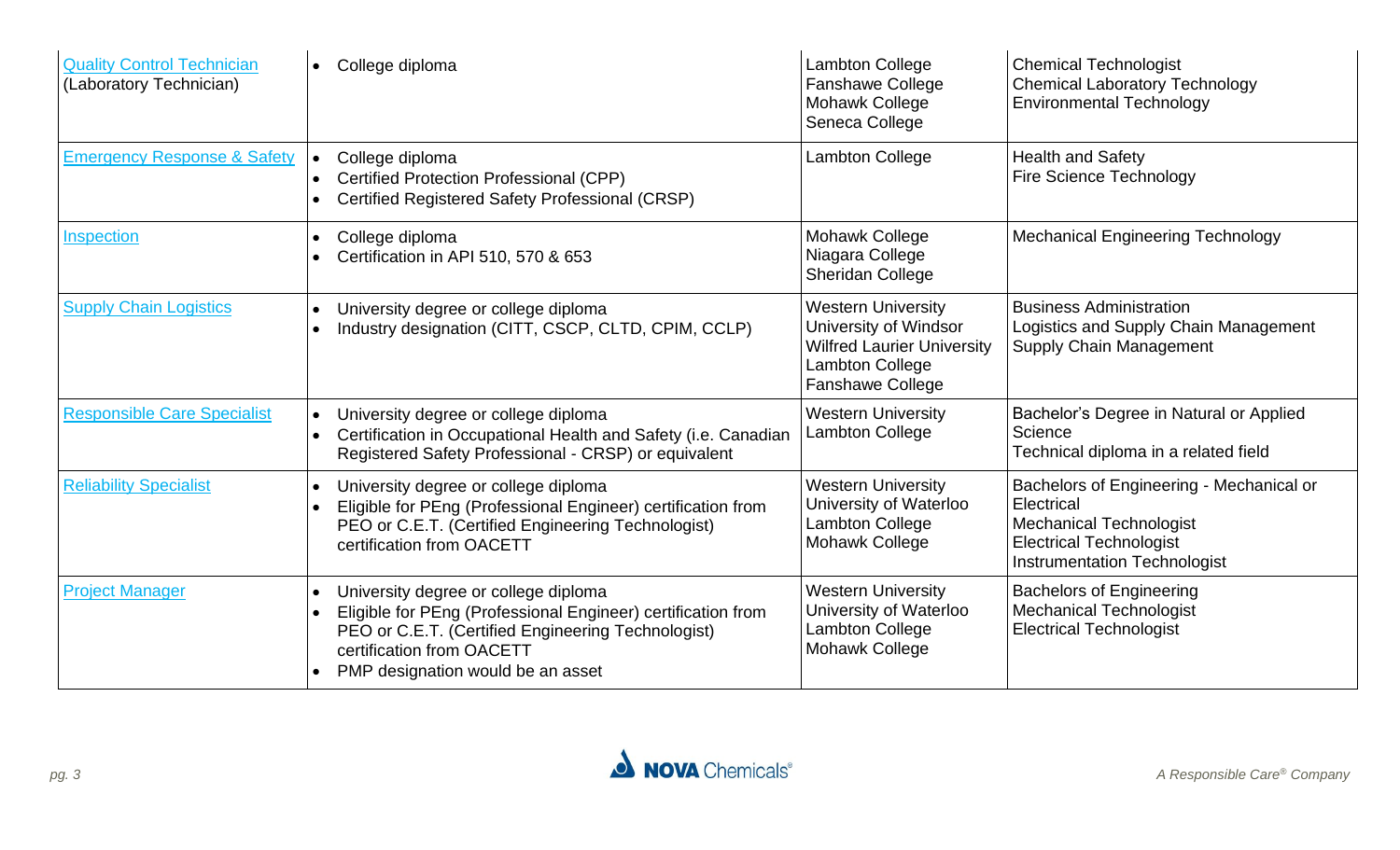| <b>Process Control PLC</b><br><b>Technologist or Engineer</b> | University degree or college diploma<br>Eligible for PEng (Professional Engineer) certification from<br>PEO or C.E.T. (Certified Engineering Technologist)<br>certification from OACETT | <b>Western University</b><br>University of Waterloo<br>University of Windsor<br><b>Queen's University</b><br><b>McMaster University</b><br>Lambton College | Instrumentation & Control Engineering<br>Technologist (ICET)<br><b>Bachelors of Engineering - Electrical</b> |
|---------------------------------------------------------------|-----------------------------------------------------------------------------------------------------------------------------------------------------------------------------------------|------------------------------------------------------------------------------------------------------------------------------------------------------------|--------------------------------------------------------------------------------------------------------------|
| <b>Process Control Engineer</b>                               | University degree<br>$\bullet$<br>Eligible for PEng (Professional Engineer) certification from<br><b>PEO</b>                                                                            | <b>Western University</b><br>University of Waterloo<br>Queen's University<br><b>McMaster University</b>                                                    | Bachelors of Engineering - Chemical                                                                          |
| <b>Process Engineer</b>                                       | University degree<br>$\bullet$<br>Eligible for PEng (Professional Engineer) certification from<br><b>PEO</b>                                                                            | <b>Western University</b><br>University of Waterloo                                                                                                        | Bachelors of Engineering - Chemical                                                                          |
| <b>Mechanical Engineer</b>                                    | University degree<br>$\bullet$<br>Eligible for PEng (Professional Engineer) certification from<br><b>PEO</b>                                                                            | <b>Western University</b><br>University of Waterloo                                                                                                        | <b>Bachelors of Engineering - Mechanical</b>                                                                 |
| <b>Accounting</b>                                             | University degree<br>Eligible for professional accounting designation                                                                                                                   | Various                                                                                                                                                    | <b>Bachelors of Business Administration -</b><br>Accounting<br><b>Bachelors of Finance</b>                   |
| <b>Human Resources</b>                                        | University degree<br>CHRP designation from HRPA would be an asset                                                                                                                       | Various                                                                                                                                                    | <b>Bachelors of Commerce</b><br>Bachelors of Human Resource Management                                       |
| Purchasing                                                    | University degree<br>Eligible for Professional Purchasing Designation                                                                                                                   | Various                                                                                                                                                    | Bachelor's degree in Business or related<br>discipline                                                       |

# **Co-op Opportunities**

Information about co-op opportunities for post-secondary students can be found on our [careers website.](http://www.novachem.com/careers/Pages/students/opportunities.aspx)

Students apply by following the application process outlined by their institution, and this includes a cover letter, resume and transcript with the application.

For more information on working at NOVA Chemicals, please visit our [careers website.](http://www.novachem.com/careers/Pages/r-home.aspx)

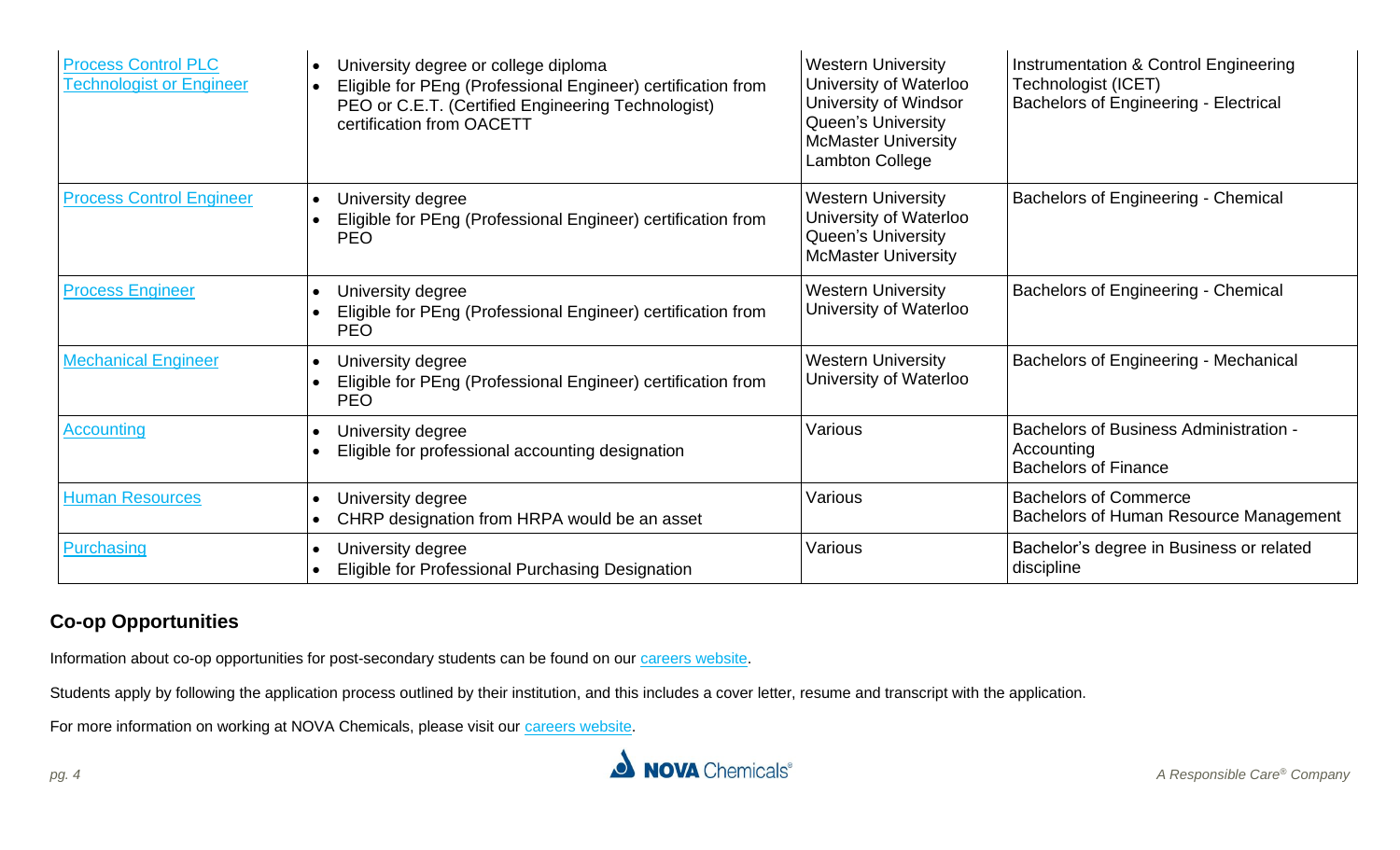## **Permanent Opportunities – Position Summaries**

#### <span id="page-4-0"></span>**Material Flow Technician**

- Washes, loads and unloads hopper cars
- Loads bulk trucks
- Operates and troubleshoots blenders, rail barn, wash barn, unload system and auxiliary equipment
- Provides field support for blenders
- Initiates composite sample and metal detection collection and retention for technical analysis
- Responsible for area dust collector management, which includes emptying containers and waste inventory management
- Acts as the quality contact, to ensure no cross contamination between resins and equipment
- Confirms resin transfer destination within area
- Operates locomotives (as required) and shuttles rail cars on site

#### <span id="page-4-1"></span>**Warehouse Attendant (Supply Cycle Technician)**

- Responsible for the day to day operations of warehouse shipping and receiving
- Delivers material to specific locations per committed delivery schedule
- Updates records daily to track deliveries
- Responds to rush requests
- Supports receiving/issuing/staging materials in laydown locations

#### <span id="page-4-2"></span>**Administrative Assistant**

- Supports a team and/or a leader within a function or department
- Applies and helps others to apply Responsible Care and procedures applicable to their area of work
- Provides input for administrative system improvements
- Orders, receives, and maintains office and applicable operating supplies using established procurement processes
- Schedules area work activities.
- Carries out meeting scheduling/preparation/support and makes logistical arrangements
- Assists others, if required, to make cost effective travel arrangements within established guidelines

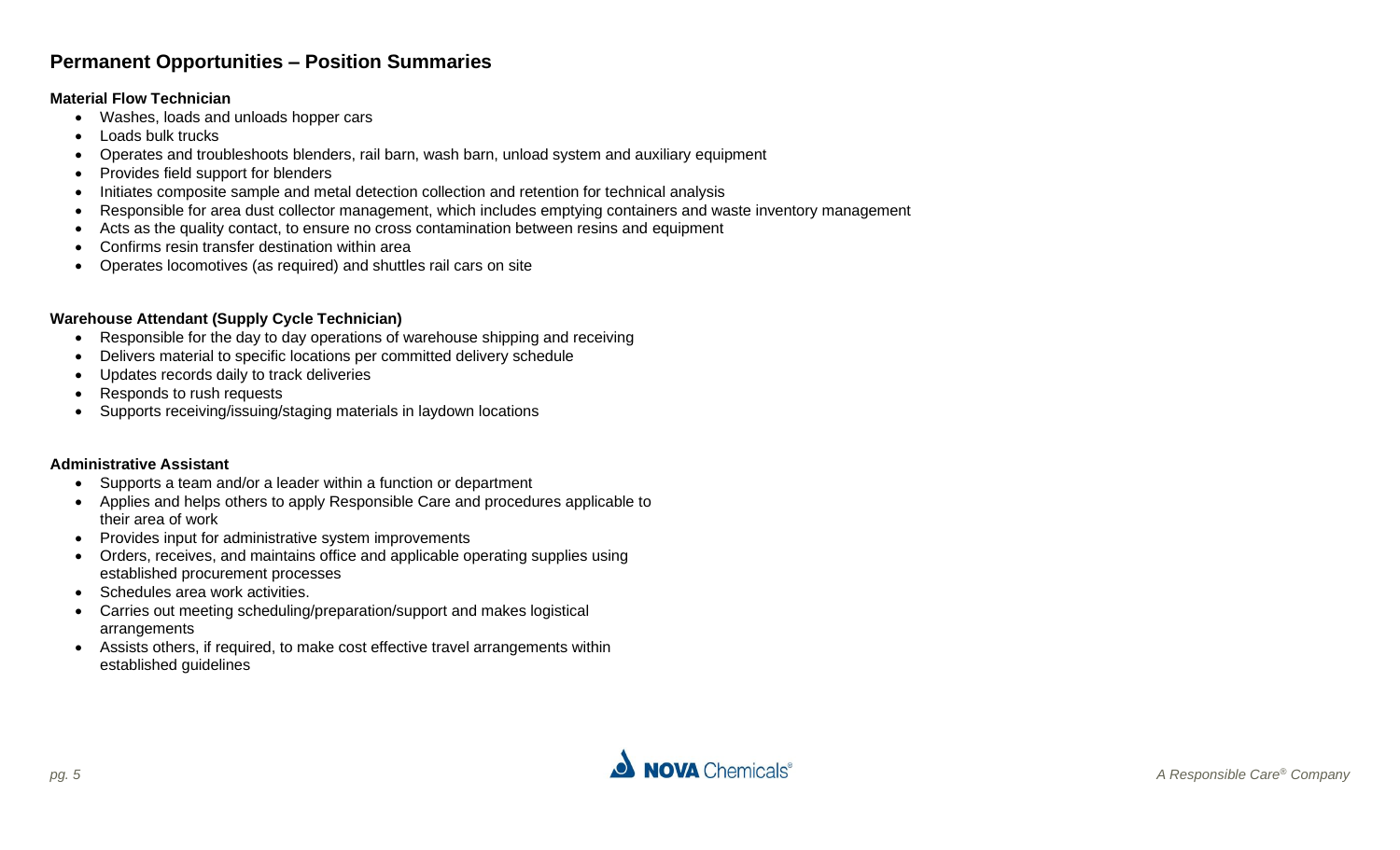- Creates and formats reports and correspondence to meet defined business needs
- Maintains online and hardcopy records and libraries of information as per established procedures
- Accesses, maintains, operates and troubleshoots systems to support departmental processes (e.g. SAP, Web, LAN, manuals, software packages); trains others in their operation
- Assists team with budget preparation and may report own cost center spending against plan

#### <span id="page-5-0"></span>**Document Control Administrative Assistant**

- Records, tracks and issues construction work packages
- Creates/modifies equipment files (in SmartPlant Foundation (SPF) and engineering library)
- Reviews and approves documents submitted to the SPF workflows
- Audits projects to verify that engineering data turnover is complete and works with project teams to resolve deficiencies
- Performs QA/QC audits to support Engineering Information management workflows
- Monitors Doc Control mailbox and resolves/implements users requests, including specialized historical searches
- Documents closed projects and sends to offsite storage; retrieves documents from offsite storage based on users requests
- Tracks "issued for approval" (IFA) documentation at closure of project
- Files and distributes drawings updates (NOVA drawings, piping isometrics, vendors drawings)

#### <span id="page-5-1"></span>**Process Operator**

- Responsible for the safe, efficient and reliable operation of the process equipment
- Prepares equipment for maintenance and safe work permitting
- Ensures NOVA Chemical's safe work practices and policies are maintained at all times
- Completes area safety checks, and responds to hazards in own area
- Conducts preventative maintenance of equipment (i.e.: rounds and checks, swing pumps)
- Monitors, reports, and initiates corrective actions for plant operation in assigned area
- Implements changes to operating parameters to optimize unit performance
- Maintains housekeeping standards within the Operating unit
- Continually progresses through the outside operating areas culminating in the operation of a complex DCS panel
- Participates in team safety meetings, safety audits and follow-ups
- Participates in procedure reviews
- Supports and participates with the Emergency Response Team (ERT)
- The technician is expected to advance to the top of the progression program as outlined in Operations progression requirements, including the attainment of required certifications

<span id="page-5-2"></span>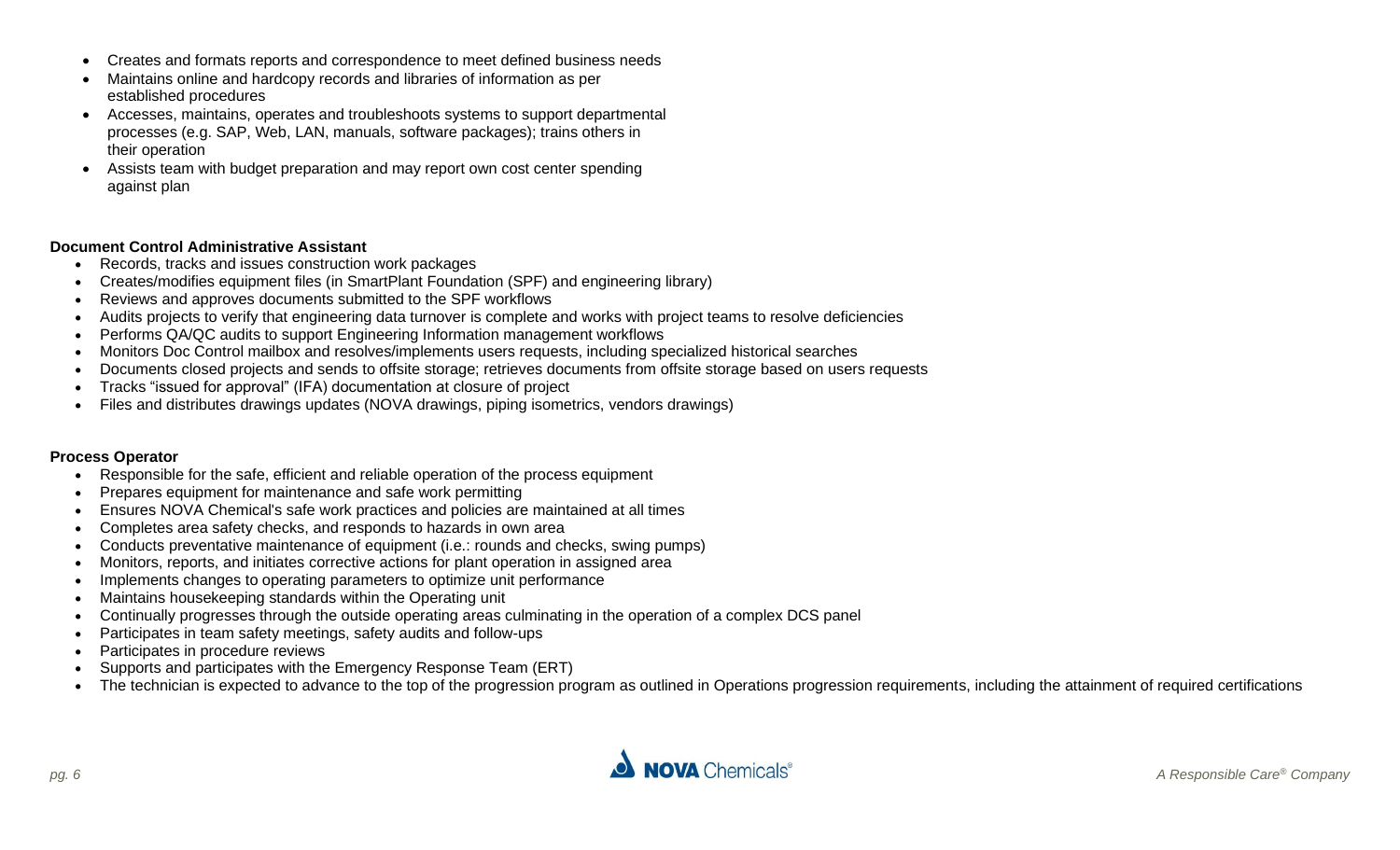#### **Maintenance Technician**

- Installs, maintains, repairs and troubleshoots stationary mechanical equipment and industrial machinery
- Executes maintenance job tasks in a safe, professional manner
- Reads diagrams and schematic drawings and service manuals to determine work procedures
- Operates rigging equipment and dollies to place heavy machinery and parts
- Fits bearings, aligns gears and shafts, attaches motors, and connects couplings and belts (often to within a fraction of a millimeter tolerance)
- Aligns and tests equipment, and makes any necessary adjustments (i.e. pump alignment)
- Performs predictive and operational maintenance using procedures such as vibration analysis, and repairs or replaces defective parts when necessary
- Services and repairs hydraulic, pneumatic systems and controls
- Updates and maintains equipment history
- Maintains inventory of replacement parts and critical spares
- Exercises troubleshooting and problem solving techniques using appropriate operating and technical inputs
- Networks with support services
- Contributes to the success of the Maintenance Services team by supporting the World Class Reliability Program (WCR) and the Maintenance Work Management System (MWM)
- Attends and facilitates meetings, schedules and appointments as required
- Shares achievements and business results

#### <span id="page-6-0"></span>**Instrument Design**

- Responsible of instrumentation and electrical design of capital and expense projects
- P&D development (including loop, elementary and interconnect drawings)
- Prepares specification of instrument/electrical equipment and selects hardware and control systems
- Prepares engineering packages for construction (scope of work, detailed drawings, cost estimates), with commitment to data integrity
- Interfaces with technicians, engineers, specialists and operations personnel

#### **Mechanical Design**

- Responsible for plant technical support and capital project development and implementation
- Plays a key role in pressure piping system design, and the specification and selection of process mechanical equipment
- Responsible for Process Piping & Mechanical design of capital and expense projects
- Develops specifications of mechanical equipment and selecta hardware
- Prepares engineering work packages for construction (scope of work, detailed drawings, estimates)
- Maintains engineering design data and drawings as required to maintain integrity of engineering systems records
- Interfaces with engineering alliance partner and consultants
- Provides technical support and troubleshooting to plant operations as it relates to the mechanical discipline

#### <span id="page-6-1"></span>**Quality Control Technician (Laboratory Technician)**

- Participates as an Emergency Response Team member
- Adheres to safety, health and environment standards in the laboratory and onsite

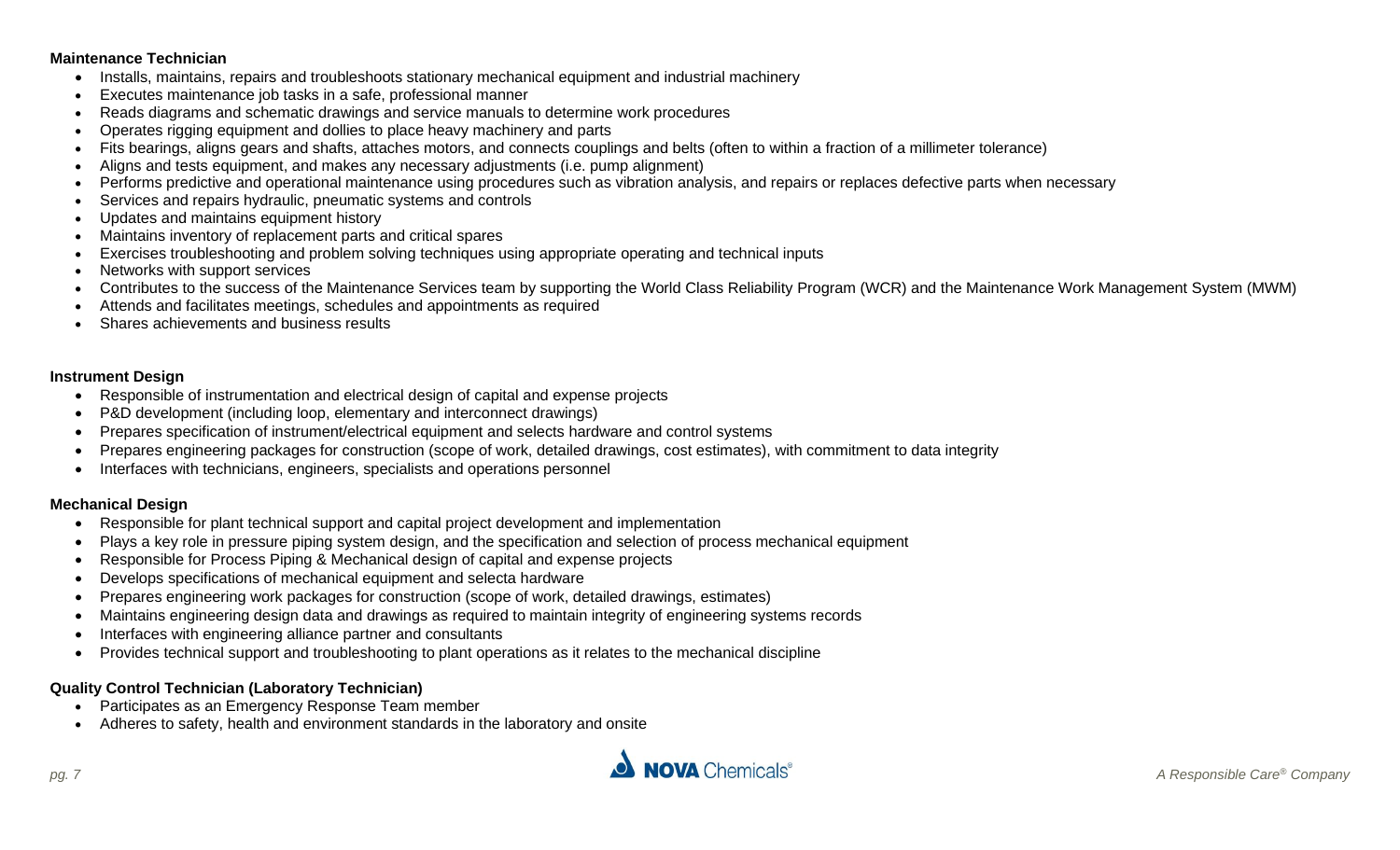- Performs routine and non-routine testing for in-process and finished product on specification and non-specification related properties
- Performs chemical analysis of process samples using gas chromatographs, auto titrators and other wet chemistry methods
- Validates testing equipment daily
- Makes real-time decisions regarding product disposition (e.g. product grading, blending consultations)
- Produces certified test results for product shipment release
- Enters test result data in SAP and maintains an effective log
- Maintains and troubleshoots laboratory equipment and test method problems
- Assists in the commissioning of new equipment and related testing and documentation
- Generates and analyzes statistical data to maintain quality control of existing equipment and testing procedures
- Takes initiative to troubleshoot and address problem areas with equipment/procedures
- Maintains conformance to the ISO 9001-2000 standard
- Completes and maintains lab and Responsible Care training requirements

#### <span id="page-7-0"></span>**Emergency Response & Safety**

- Responsible for the effective application of the occupational safety and emergency preparedness and response programs
- Plays a key part in maintaining regulatory compliance and participates in all internal and external audit.
- Develops and administers comprehensive and effective occupational safety and emergency response plans, procedures, programs and measurements
- Provides clarification on Regulatory and Company procedures and policy requirements as well as ensures Regulatory reporting and Compliance monitoring
- Develops and delivers communications to educate/guide internal stakeholders on the application of Responsible Care (RC) programs
- Develops and delivers appropriate RC training programs
- Leads incident investigations, audits, inspections and gap analyses and recommends and implements actions to address findings
- Develops tactical plans to resolve routine and non-routine issues and concerns
- Works closely with all members of NOVA Chemicals leadership, employees and contractors as well as represents Responsible Care by actively participating with internal and external networks and organizations
- Participants in the regional Emergency Response Team

#### <span id="page-7-1"></span>**Inspection**

- Responsible for the continued integrity of process/mechanical equipment
- Manages unit inspection compliance
- Manages inspection records in the corporate database
- Completes regular inspections in the field
- Reports inspection findings and works with technical staff to develop recommendations
- Administers company Owner-User Programs
- Defines required inspections and generates inspections scopes for regular maintenance, outages and turnarounds
- Participates as a member of the inspection team during turnarounds
- Co-coordinates the work of NDE service providers

<span id="page-7-2"></span>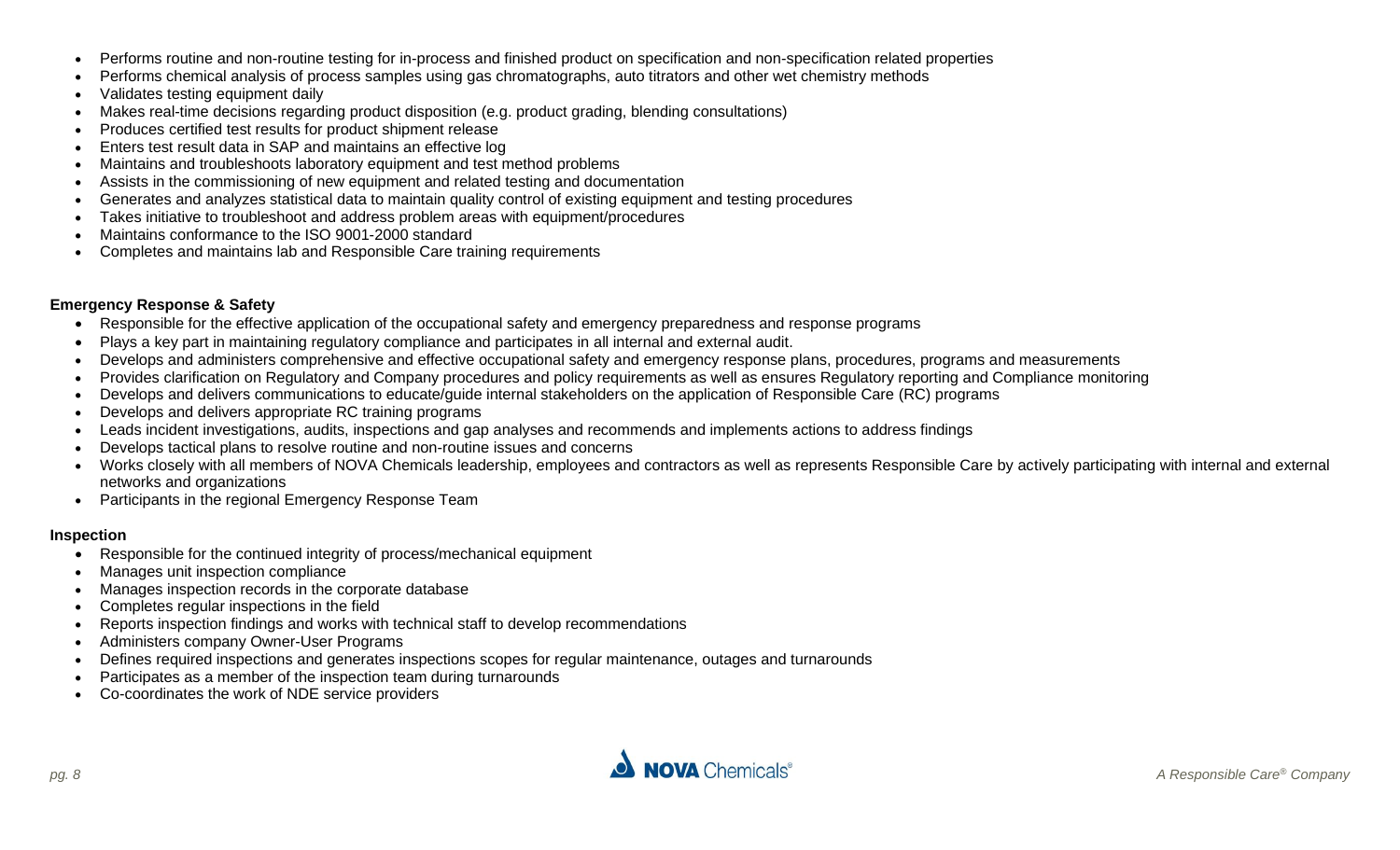#### **Supply Chain Logistics**

- Monitors customer sales orders and responds to order process requirements
- Allocates prime finished goods inventory to best meet customer order requirements
- Coordinates customer order interventions with the Customer Service Team
- Manages offsite inventory supply distribution requirements and planning
- Implements corrective actions to minimize obsolete, surplus, and aged inventories
- Coordinates physical inventory counts and audits to comply with financial reporting requirements
- Responds to and approves inquiries regarding inventory supply, abnormal movements, and customer inventory returns
- Investigates and helps explore resolution for Supply Chain service level customer complaints
- Interacts with other areas of the business including Customer Service, Operations (production, packaging and loading), Logistics, and others
- Maintains data, conducts analysis, and reports to key stakeholders regarding S&OP's KPI's
- Responsible for managing site railcar fleet and associated inventory
- Responsible for entry of inventory movements in SAP

#### <span id="page-8-0"></span>**Responsible Care Specialist**

- Provides leadership, facilitation and technical and general resource support for company-wide Responsible Care (RC) initiatives and programs
- Leads and continuously improves standards/procedures development and reviews process and actively facilitates its application
- Identifies opportunities and delivers improvements to enhance the consistency and completeness of our Responsible Care Management System
- Provides support for local Responsible Care programs and activities
- Coordinates and participates in the testing and development of system enhancements to ensure business requirements are met
- Leads and continuously improves our risk-based prioritization process for developing standards and corporate procedures

#### <span id="page-8-1"></span>**Reliability Specialist**

- Leads the development and implementation of Reliability Systems to achieve and sustain leading performance in plant availability and maintenance costs
- Leads the design and implementation of regional and Corporate Reliability Standards, Procedures, Processes & Tools
- Leads and mentors the regional Reliability Teams, Operations and Maintenance in the application and use of Reliability Systems
- Leads and facilitates a consistent Opportunity Selection Process to identify and approve reliability projects within each plant equipment discipline: rotating, static, electrical and instrumentation
- Leads and mentors others in the use of a regional Reliability Project Portfolio to define, measure, analyze, improve and control each approved reliability project
- Monitors, tracks and communicates the project status and recommendations within the regional Reliability Project Portfolio
- Leads and mentors others in the use of analytical tools such as; RAM Modeling, RCFA, FMEA, Weibull analysis, Spares Analysis, etc.
- Ensures alignment of our Reliability Systems to related business processes
- Integrates Lean Sigma reporting to the regional Reliability Project Portfolio
- Understands and acts in response to our internal and external benchmarking

#### <span id="page-8-2"></span>**Project Manager**

- Leads multi-discipline teams to complete Engineering and Construction activities to meet project objectives
- Works closely with technical manufacturing staff, engineering firms, specialty consultants, vendors and construction contractors

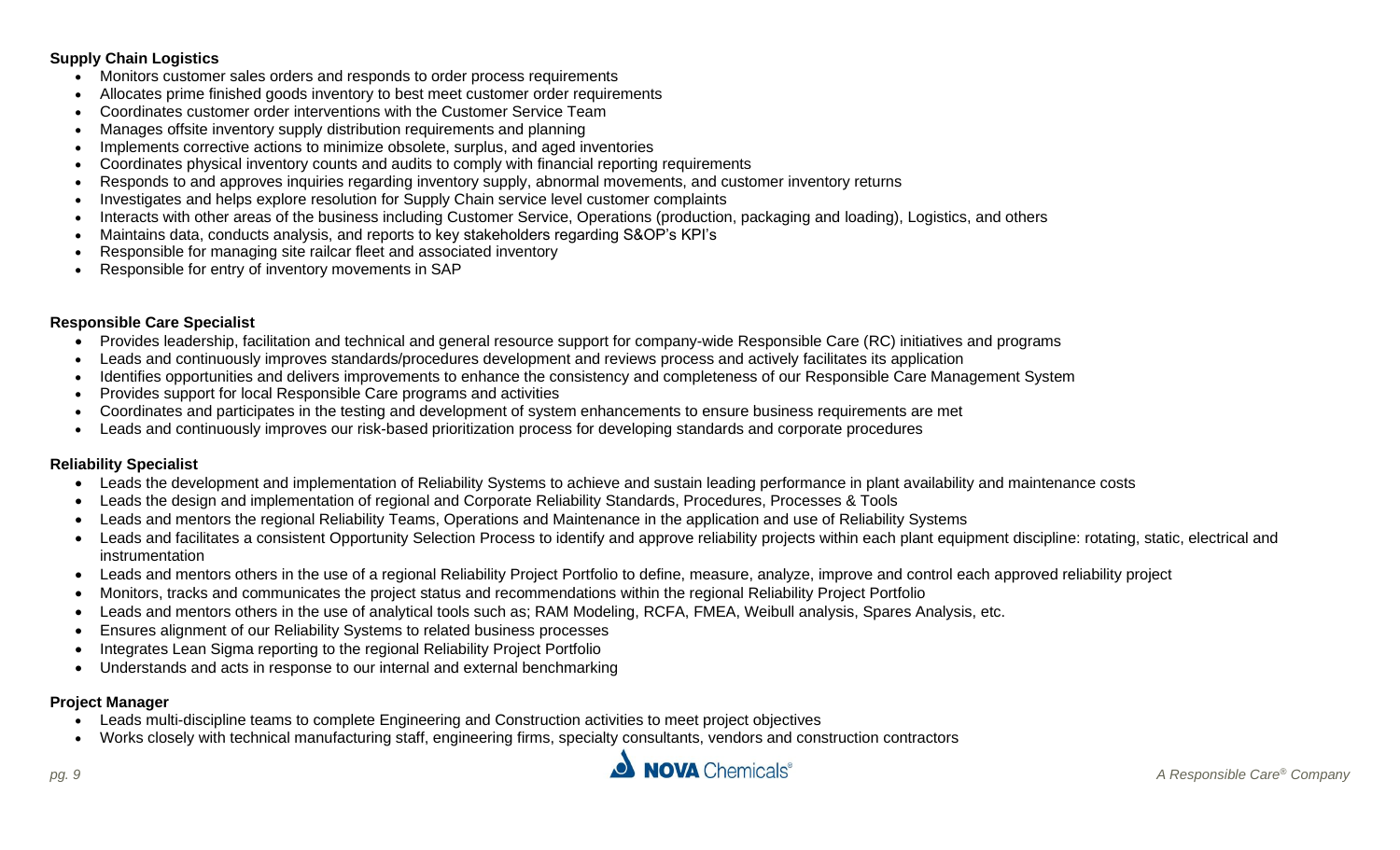- Provides project management that encompasses the entire project lifecycle to ensure quality engineering, schedule and cost efficiency
- Ensures compliance with all Responsible Care and management of change policies and procedures
- Ensures adherence to NOVA's Project Development and Implementation process
- Implements effective project management practices and tools throughout the project investigation and implementation
- Ensures continual communication with the project champions and decision boards
- Ensures all project documentation is completed and communicated
- Clearly communicates task assignments and performance expectations to team members and conducts regular project team meetings

#### <span id="page-9-0"></span>**Process Control PLC Technologist or Engineer**

- Ensure reliable operation of the process automation systems and the operating plant.
- Participates in projects and ongoing support activities
- Participates as an active team member for new equipment projects, implementing logic changes, and upgrading plant process control equipment (example PLC's)
- Works closely with Process Control, Maintenance and Operations personnel in commissioning and ongoing support activities
- Participates in validating, creating, and implementing automation equipment PM plans
- Works with a variety of automation systems and software platforms

#### <span id="page-9-1"></span>**Process Control Engineer**

- Monitors plant control system performance and develops automation strategies for plant optimization
- Designs and tunes control loops, building steady state process models for optimization, evaluates new opportunities for advanced control, develops new multivariable control applications, and enhances existing applications
- Ensures reliable operation of the process automation systems and the operating plant
- Participates in capital projects and ongoing support activities such as control loop tuning, control scheme improvement and alarm management activities
- Participates as an active team member for new equipment projects, implementing control logic changes, and upgrading plant process control equipment (example DCS I/O)
- Works closely with Process Control, Maintenance and Operations personnel in commissioning and ongoing support activities.
- Works with a variety of automation systems and software platforms in the course of this work

#### <span id="page-9-2"></span>**Process Engineer**

- Monitors the unit processes and interfaces with other disciplines (Operations, Maintenance, etc.) to proactively identify equipment performance problems
- Determines root causes via data analysis, sound engineering principles, field inspections / testing, etc.
- Implements solutions within a multi-disciplinary team to permanently address these problems
- Identifies and evaluates improvement opportunities
- Participates in the development and tracking of Key Performance Indicators
- Drives / facilitates actions to improve plant performance in the areas of Responsible Care, cost, reliability, and capacity
- Runs tests in the plant to improve plant performance
- Reviews and provides input on plant processes and procedures

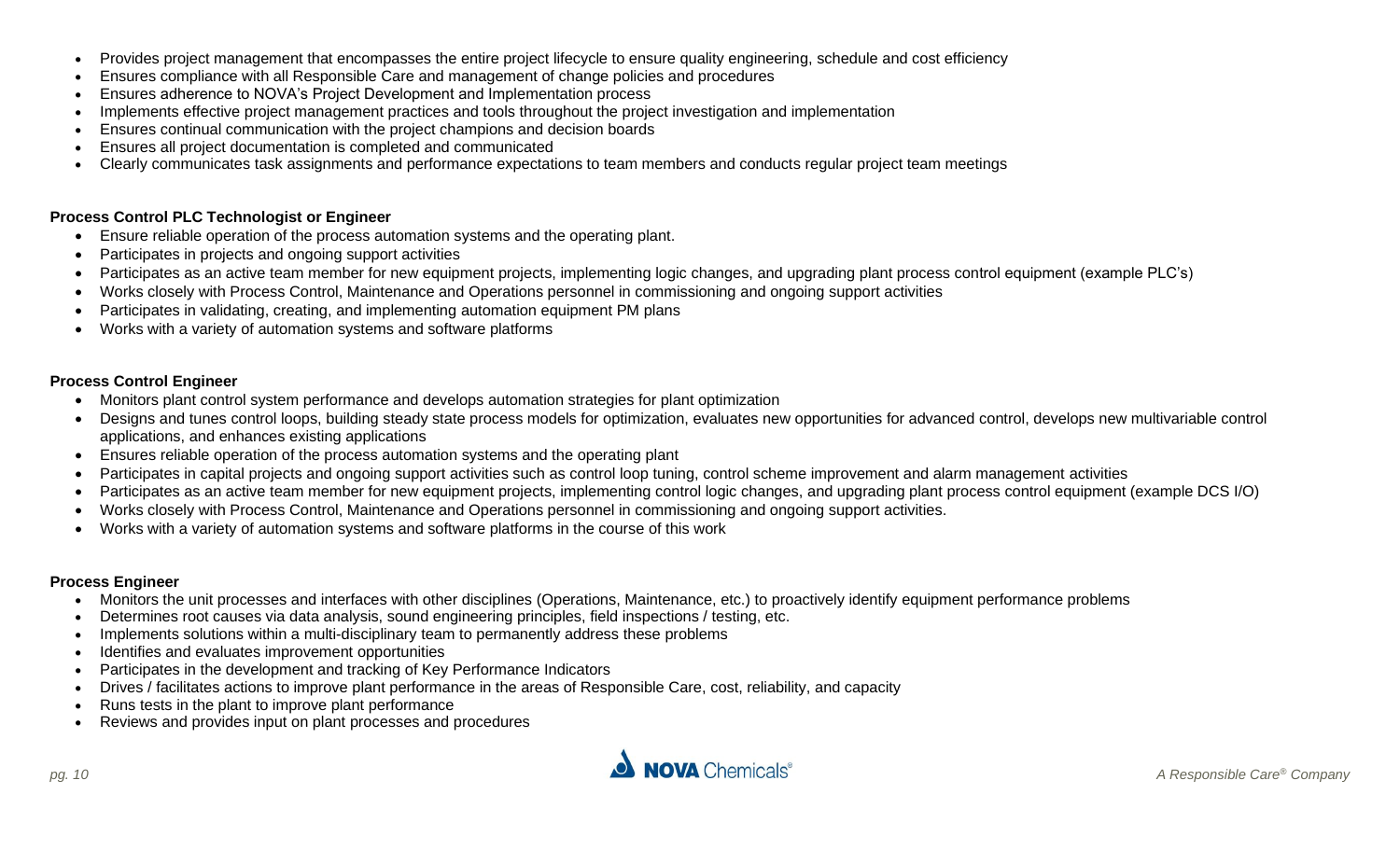• Participates in the identification, planning and execution of major unit turnaround work

#### <span id="page-10-0"></span>**Mechanical Engineer**

- Provides mechanical engineering support to the capital projects within the Engineering and Capital Department or for rotating equipment within the Maintenance and Reliability department
- Engineering & Capital:
	- $\circ$  Participates as a member of a multi-discipline team and provides collaborative engineering support to the projects in a portfolio as well as provides plant support for maintenance
	- o Ensures that capital and expense projects comply with company Responsible Care and Loss Prevention Standards, as well as applicable regulatory and other design codes ( ASME, TSSA, etc.)
	- $\circ$  Provides mechanical design support and / or deliverables for assigned projects
	- o Works closely with process engineering on new projects through process development and implementation processes
	- o Facilitates, supports and reviews scope changes or as-builds throughout the project, and oversees equipment and piping infrastructure through fabrication and construction
	- o Translates design requirements into engineering specifications for associated mechanical equipment
	- o Provides support to Business Case definition
	- o Provides engineering design and analysis support, including mechanical field recommendations and reports to the Maintenance and Reliability department as required
	- o Develops an understanding of key business drivers for the operating unit
	- o Liaises with EPC firm during execution of projects
	- o Provides Pressure containment, LOPC and general mechanical site support for all main groups including Process-Operations, Reliability, Environmental and Safety
- Maintenance & Reliability:
	- o Leads and manages Reliability Projects, establishes and tracks mechanical equipment priorities with key stakeholders (Maintenance, Operations, and Plant Engineering)
	- o Leads & participates in the use of NOVA Reliability Systems Standards & Analytical Tools to ensure optimal reliability methods are applied; such as FMEA, RCFA, etc.
	- o Develops equipment strategies and ensure these are implemented into our Computerized Maintenance Management System (SAP)
	- o Reviews new equipment designs to ensure maintenance and reliability issues are evaluated and addressed
	- o Leads & supports focus teams on equipment failures to determine root causes and identifies actions to prevent re-occurrence
	- o Responsible to Plant Work Teams, Operations and Maintenance for critical mechanical issues, including equipment specification & changes and troubleshooting, plant trips, & capacity limitations
	- o Familiar with condition monitoring tools and techniques such as vibration analysis, lube oil analysis, etc.

#### <span id="page-10-1"></span>**Accounting**

- Calculates and inputs monthly journal entries into SAP
- Completes monthly account reconciliations and inputs them into software tool
- Enters, reviews, and analyzes production orders and associated variances
- Provides accounting support (monthly journal entries, purchase order reconciliation, month end inventory reconciliation, etc.)
- Coordinates and reviews month end raw material inventories and associated variances
- Interacts with internal and external auditors/contacts to provide information and resolve issues as required
- Enters and supports budget and forecast activities
- Provides reports, analysis and assistance in applying accounting principles to support leadership decision-making
- Carries out varied assignments of moderate complexity involving application of IFRS/financial principles and internal policies and guidelines